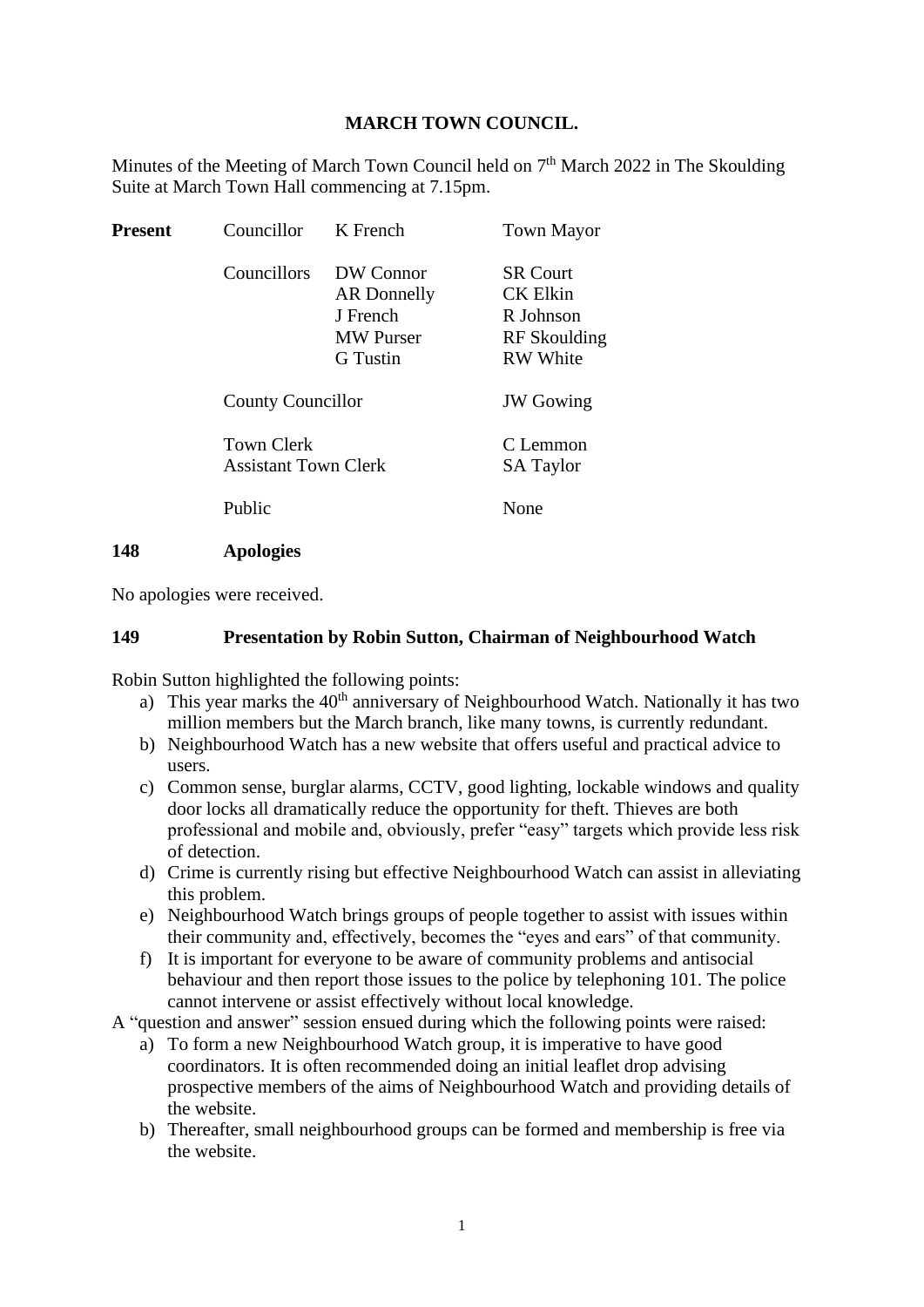Following his presentation, Robin Sutton was thanked by the Mayor and left the meeting at 7.40pm.

# **150 Police Update**

A written report had been circulated on 14<sup>th</sup> February 2022 and 4<sup>th</sup> March 2022. The next Liaison Meeting is due to be held on 6<sup>th</sup> April 2022.

Councillors were again advised to ring 101 if they witnessed anything of concern so that the police were aware of ongoing anti-social/illegal behavioural issues.

# **151 Planning Applications (including Street Naming)**

Because of their position on the Fenland District Council Planning and Development Committee and their commitment to Paragraph 28 of the Fenland District Council Code of Conduct, Councillors Connor, J French and Purser declare a permanent personal interest and take no part in discussions relating to planning matters.

It is also noted that, due to his involvement in the building industry, Councillor Skoulding does not take part in any discussions relating to planning issues.

The afore-mentioned Councillors always leave the debating table for the duration of this agenda item.

It was agreed that four additional planning applications would be discussed.

| Application<br><b>Number</b> | Name and address of applicant, details of application,<br>and recommendation of March Town Council                                                                                                                                                                                          |
|------------------------------|---------------------------------------------------------------------------------------------------------------------------------------------------------------------------------------------------------------------------------------------------------------------------------------------|
| F/YR22/0145/F                | Mr Mark Crofts, 170 Cavalry Park, March.<br>Erect a single-storey rear extension, a porch and infill extension<br>to front of existing dwelling involving the demolition of<br>existing conservatory at 170 Cavalry Park, March.<br>Received: 23 February 2022.<br>Reply by: 16 March 2022. |
|                              | Recommend approval.                                                                                                                                                                                                                                                                         |
| F/YR22/0199/TRTPO            | Miss Chelsea Terry, Innovation Group, 4 Linnet Court,<br>Cawledge Business Park, Alnwick.<br>Fell 2 x Ash Trees and 2 x Oak Trees covered by TPO 1/2011<br>and TPO Land East of 88 West End, March.<br>Received: 21 February 2022.<br>Reply by: 14 March 2022.<br>Recommend approval.       |
| <b>STREET NAMING:</b>        | Land South of 135 and 137 Upwell Road, March.<br>(Site Plan available at F/YR19/0931/O).<br>Developer's suggestion: Iceni Close.<br>Recommend approval.                                                                                                                                     |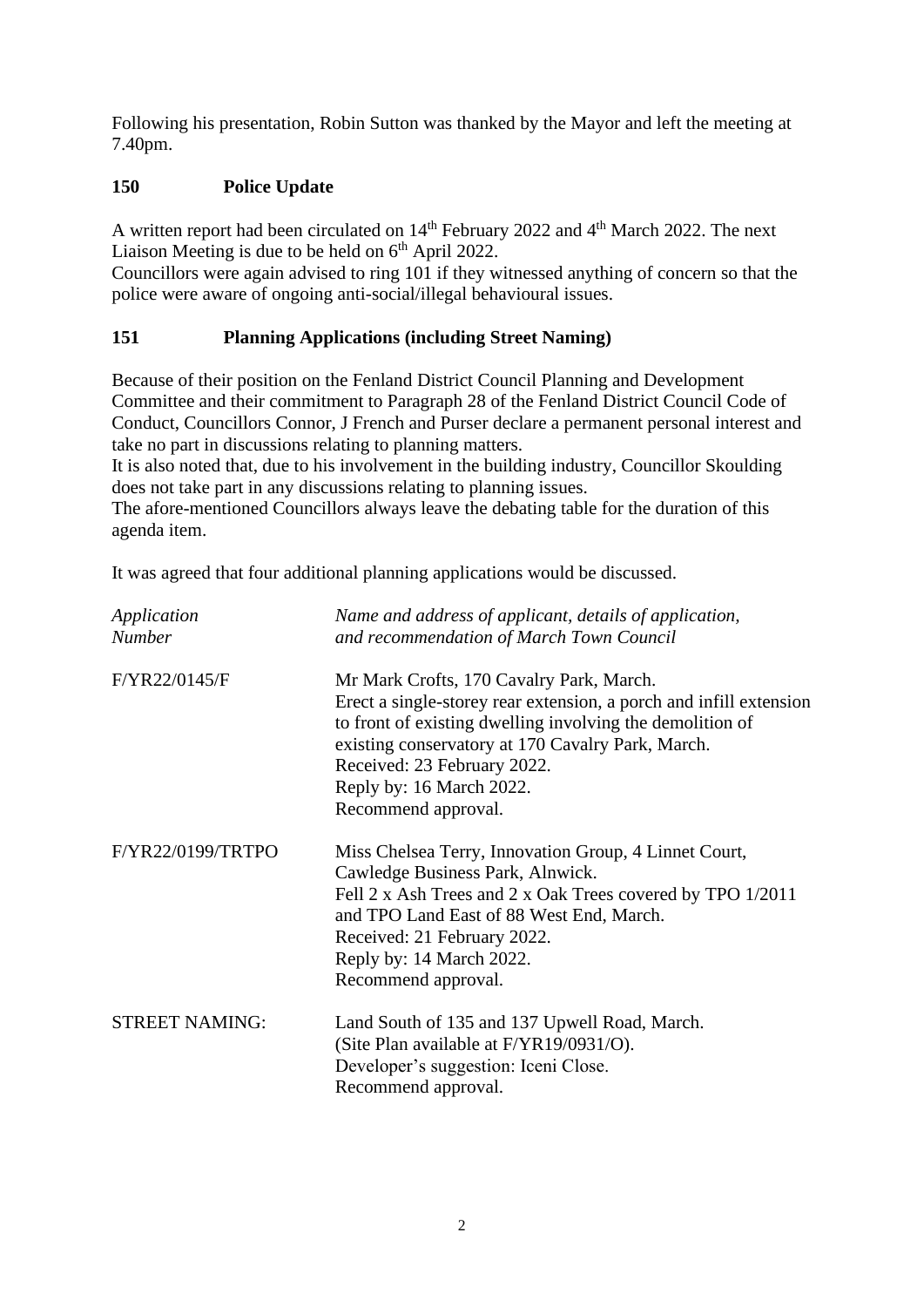| F/YR21/1395/F   | Mrs Michelle Palmer, Land South of Pear Tree Farm, Cross<br>Road, March.<br>Erect 2 x polytunnels and 1 x agricultural storage building at<br>Land South of Pear Tree Farm, Cross Road, March.<br>Application withdrawn.<br>Received: 3 March 2022.<br>Withdrawal noted.                                                                                                                                                                                                                                                                                                                                                                                                                                                                                                |
|-----------------|-------------------------------------------------------------------------------------------------------------------------------------------------------------------------------------------------------------------------------------------------------------------------------------------------------------------------------------------------------------------------------------------------------------------------------------------------------------------------------------------------------------------------------------------------------------------------------------------------------------------------------------------------------------------------------------------------------------------------------------------------------------------------|
| F/YR22/0197/F   | Mr Louie Claridge, 18 Burn Street, March.<br>Erect a single-storey extension to side/rear of existing dwelling<br>at 18 Burn Street, March.<br>Received: 3 March 2022.<br>Reply by: 24 March 2022.<br>Recommend approval.                                                                                                                                                                                                                                                                                                                                                                                                                                                                                                                                               |
| F/YR22/0202/VOC | Minster Property Group Ltd and This Land Ltd, c/o Agent, 155<br>Main Street, Grenoside, Sheffield.<br>Variation of condition 25 (list of approved plans) relating to<br>planning permission F/YR19/1064/F (Erect 21 x dwellings [8 x<br>2-storey 2-bed and 13 x 2-storey 3-bed] involving demolition<br>of former depot buildings including the erection of a 2.4 metre<br>boundary fence adjacent to numbers 1-4 Stevens Way) -<br>amendments to dwelling designs and visitor parking at Former<br>Highways Depot, Queens Street, March.<br>Received: 2 March 2022.<br>Reply by: 23 March 2022.<br>Recommend approval.                                                                                                                                                 |
| F/YR22/0207/VOC | Minster Property Group Ltd and This Land Ltd, c/o Agent, 155<br>Main Street, Grenoside, Sheffield.<br>Removal of condition 3 (potential future access points) and<br>variation of condition 22 (list of approved drawings) relating to<br>planning permission F/YR19/1068/F (Erect 48 x 2-storey<br>dwellings and 2 x single storey dwellings comprising 24 x 2-<br>bed, 21 x 3-bed and 5 x 4-bed with garages to plots $18, 20, 21$ ,<br>37, 43 and 49 only with attenuation basin and sub-station<br>involving the demolition of existing buildings) – to allow<br>changes to house types / schedule of accommodation at Land<br>North of Maple Grove Infant School, Maple Grove, march.<br>Received: 2 March 2022.<br>Reply by: 23 March 2022<br>Recommend approval. |

# **152 Public Participation**

Since nobody had given the requisite notice to the Clerk to enable them to address the meeting, no public participation took place.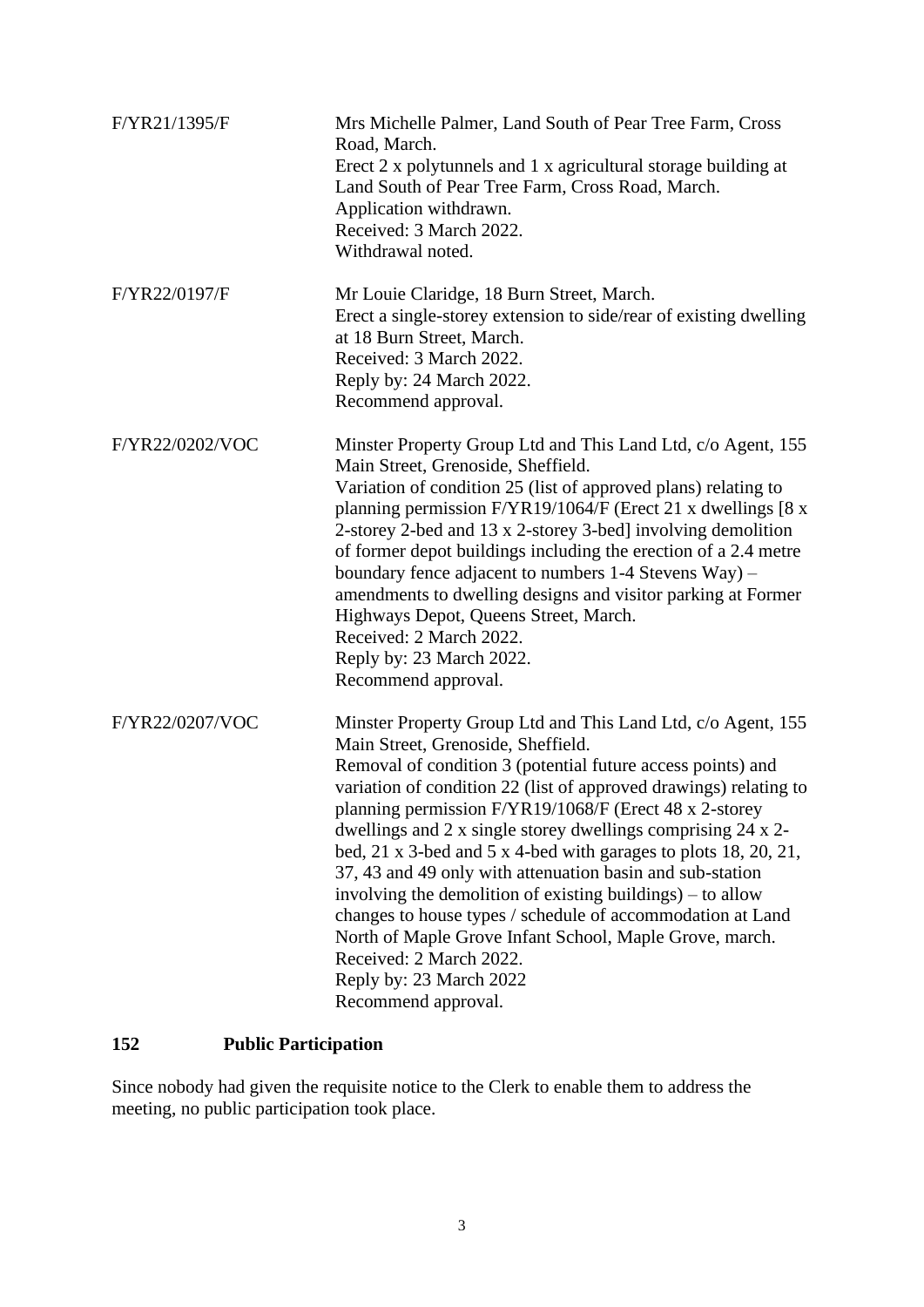## **153 Minutes of Meetings**

The following Minutes were agreed and signed by the Mayor: Queen's Platinum Jubilee Sub-Committee Meeting of 7<sup>th</sup> February 2022. Main Council Meeting of 7<sup>th</sup> February 2022. Planning Sub-Committee Meeting of 21<sup>st</sup> February 2022. Christmas Lights Working Party Meeting of 21st February 2022. Personnel & Administrative Sub-Committee Meeting of  $25<sup>th</sup>$  February 2022.

#### **154 Matters Arising**

Re Queen's Platinum Jubilee Sub-Committee Meeting of 7<sup>th</sup> February 2022:

Contact has been made with Mark Turner to design and provide a quotation for a wallmounted plaque in granite.

Re Main Council Meeting of 7<sup>th</sup> February 2022:

| Minute $141/$ Personnel & Admin: | Our new Assistant Town Clerk, Mrs Sally Taylor,             |
|----------------------------------|-------------------------------------------------------------|
|                                  | commenced her employment on 14 <sup>th</sup> February 2022. |

Re Personnel & Admin Sub-Committee Meeting of 25<sup>th</sup> February 2022:

Subject to agreement with her current employers, it is hoped that the incoming Town Clerk will commence her employment on Monday 28<sup>th</sup> March 2022.

Additional Matter Arising:

Pay scales dated back to 1<sup>st</sup> April 2021 have just been agreed and equate to a rise of approximately 1.75%. The new rates, along with arrears, will be implemented in the March 2022 wage payments which will appear on the schedule of accounts dated 21<sup>st</sup> March 2022.

#### **155 Grants and Donations**

Prior to discussions commencing, the Clerk advised Councillors that £2,205.00p had already been spent during the current financial year under this budget heading. The amount provided within the budget had been £2,000.00p.

Three further applications for funding had been received as follows:

| Name:<br>Amount requested:<br>Purpose of grant: | March Library, Cambridgeshire County Council.<br>£250 to £500.<br>To support the Summer Reading Challenge which encourages children<br>to continue reading over the summer holidays by holding events and<br>workshops within the library. |
|-------------------------------------------------|--------------------------------------------------------------------------------------------------------------------------------------------------------------------------------------------------------------------------------------------|
| Name:<br>Amount requested:<br>Purpose of grant: | Girl Guiding (4 <sup>th</sup> March Brownies).<br>Unspecified amount.<br>To contribute towards the cost of painting their existing storage<br>container, the total cost of which is £955.                                                  |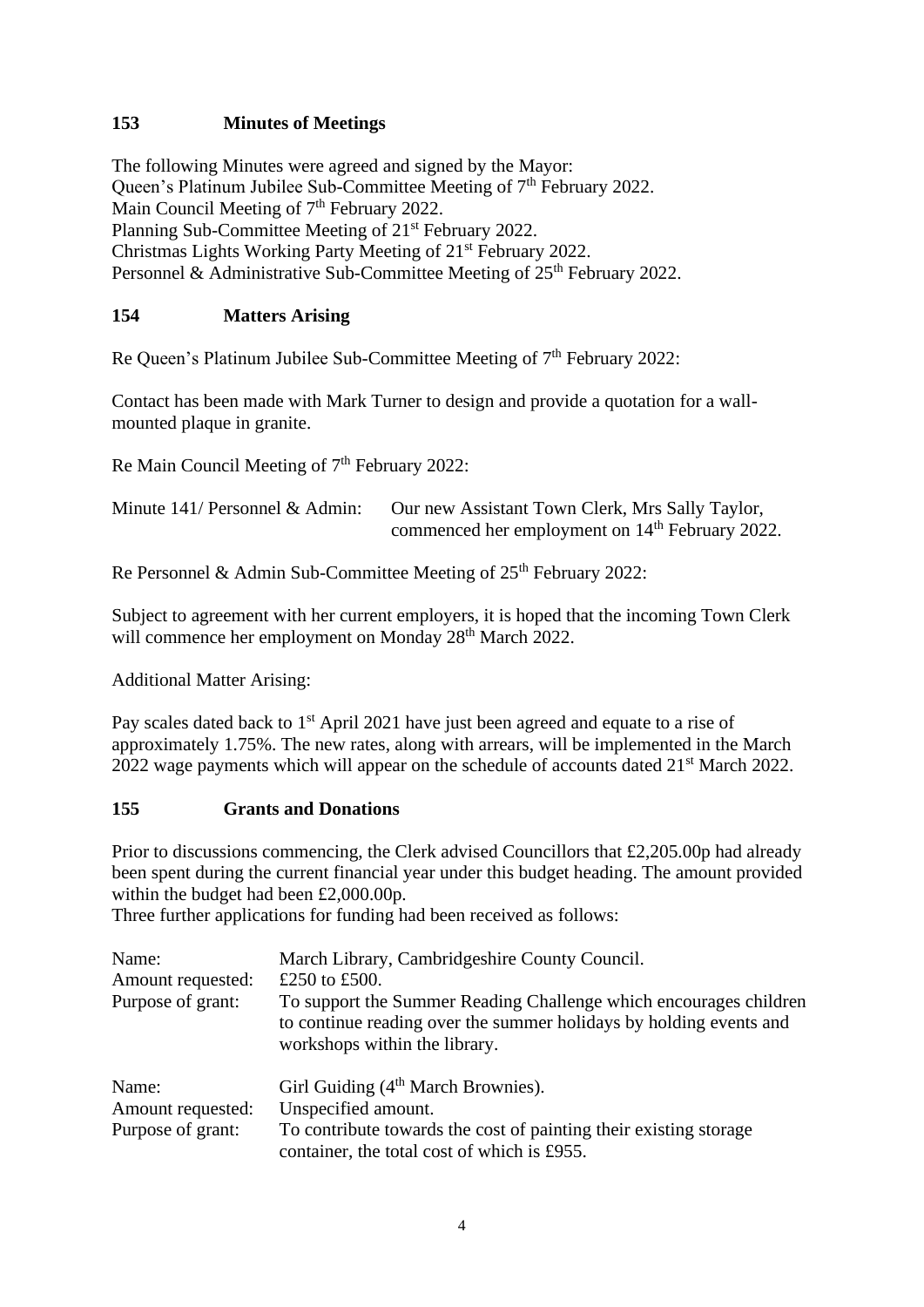| Name:                                                                                    | March Armed Forces Fair.                            |
|------------------------------------------------------------------------------------------|-----------------------------------------------------|
| Amount requested: $£1,000$ .                                                             |                                                     |
| To contribute towards the March Armed Forces Fair that will be held<br>Purpose of grant: |                                                     |
|                                                                                          | on West End Park on 4 <sup>th</sup> September 2022. |

All applicants met the general criteria but it was noted that March Library had received some funding in the September 2021 round of applications. As such, their last receipt of funding was within one year of this application and, in accordance with normal rules, further applications should be precluded until September 2022. Discussions ensued as to whether the influence of previous Covid restrictions could be used as a mitigating factor in reaching a final decision in this respect.

Following discussions, the following payments were approved:

| March Library:                  | £300.00p to be paid from The Mayors Charity Fund. March       |
|---------------------------------|---------------------------------------------------------------|
|                                 | Library to be advised that it can apply to March Town Council |
|                                 | again with effect from the September 2022 Main Council        |
|                                 | meeting.                                                      |
| 4 <sup>th</sup> March Brownies: | £250.00 $p$ .                                                 |
| March Armed Forces Fair:        | £1,000.00p.                                                   |

#### **156 Nominations for Mayor and Deputy Mayor for 2022/23**

Due to activities during 2020/21 and 2021/22 being severely restricted because of the Coronavirus epidemic and subsequent national lockdowns, the current post holders have only experienced, held or attended a minimal number of events.

As such, Councillor Purser proposed and Councillor Connor seconded, with all in favour, that Councillor K French should remain in post for a third term.

Because of Councillor Jack's extended leave of absence, Councillor K French proposed and Councillor White seconded, with all in favour, that Councillor Purser become Deputy Mayor for 2022/23.

Both Councillor K French and Purser stated that they would be honoured to accept and hoped that 2022/23 would see a continuing return to normality and an end to the problems associated with Covid 19.

Since local elections are due to be held in May 2023, it will not be possible to determine the  $2023/24$  incumbents until the post-election Annual Meeting of  $15<sup>th</sup>$  May 2023.

#### **157 Cambridgeshire County Council Update**

The Clerk reported that all email updates are being circulated on a daily basis.

Councillors J French and Gowing then reported as follows:

- a) Station Road has recently been resurfaced.
- b) Full Council Meetings are now only held quarterly.
- c) The 2022/23 budgets have now been finalised but, even though £6.8 million is held in reserves, no funding has been allowed for the general repair of potholes.
- d) The Fire Authority is now used much more often in their role as first responders.
- e) Councillors received more complaints about potholes and the state of footpaths than anything else.